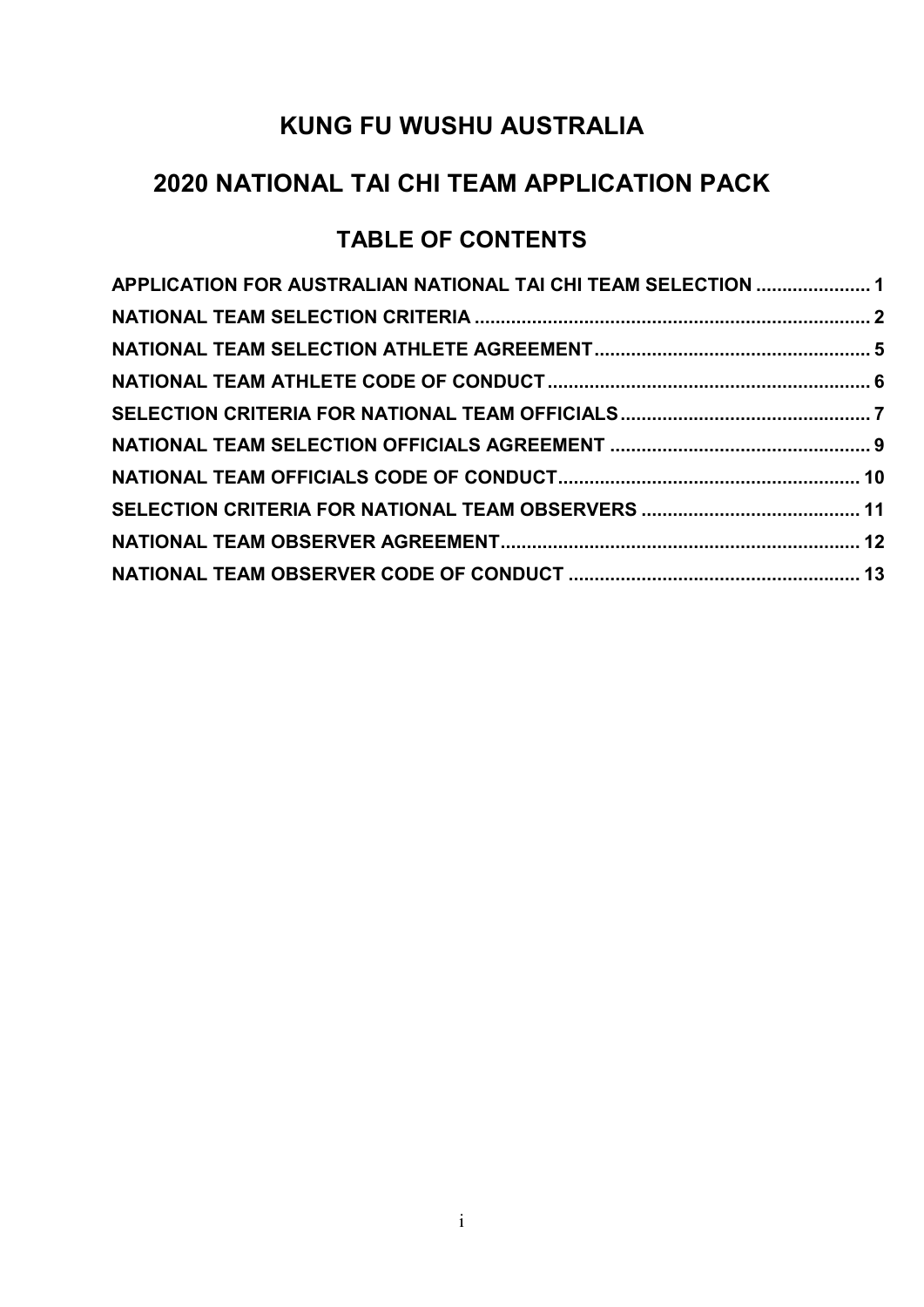## **APPLICATION FOR AUSTRALIAN NATIONAL TAI CHI TEAM SELECTION**

### **1. Registration**

- (a) Internet Sign Up System will be adopted. The applicant shall fill out online Application Form via the Internet.
- (b) Website for Internet Registration System: www.2020nationalteam.eventbrite.com.au
- (c) Closing date for internet registration is as follows:
- Athletes: **Friday, January 24 2020**
- Officials: **Friday, January 24 2020**
- Observers: **Friday, February 21 2020**
- (d) Only applicants who have registered online and also supplied the required documentations by the required dates will be considered.

#### **2. Documentation**

- (a) In addition to online registration, all applicants must submit additional documentation as part of the national team application to events@kungfuwushuaustralia.com
- (b) The following documentation must be emailed by the due date:
- Athletes:
- Copy of Australian passport; and
- National Team Selection Athlete Agreement Form
- **Officials**
- Copy of current passport; and
- National Team Selection Officials Agreement Form
- Copy of NCAS details (Assistant Coach only)
- Copy of IWUF and NOAS details (for Judge only)
- **Observers**
- Copy of current passport; and
- National Team Selection Observers Agreement Form

### **3. Travel companion**

(a) All applicants under the age of 18 years old **must** be accompanied by a parent / legal guardian or nominated carer when travelling overseas. Siblings can share the same adult carer. The adult carer must apply for and be accepted as an observer.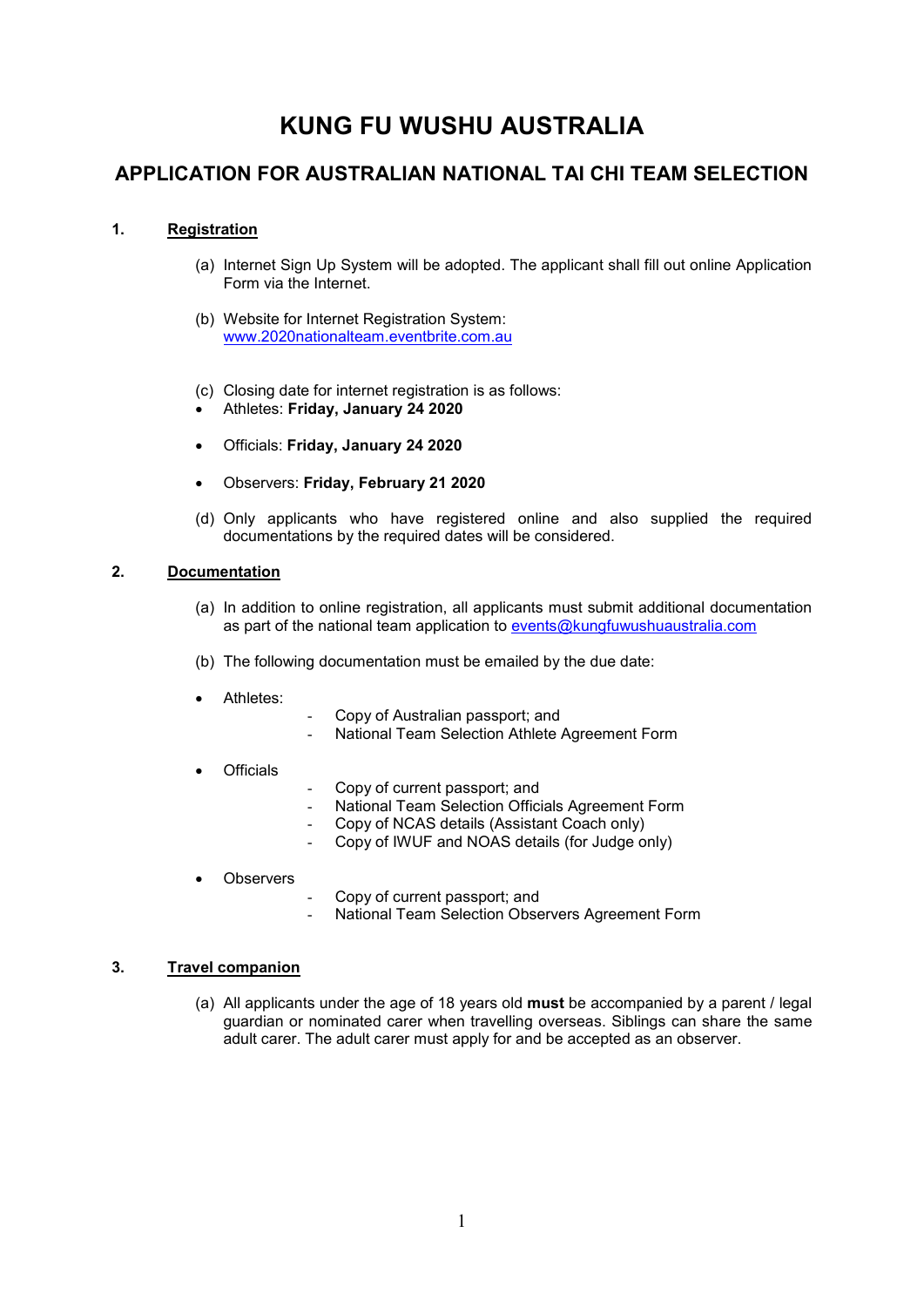## **NATIONAL TEAM SELECTION CRITERIA**

### **Foreword**

This is the selection criteria to select the 2020 – 2021 Australian National Tai Chi Team. A and B Teams will be selected and each team may consist of sixteen athletes (eight men and eight women). A-Team will serve as members of the Australian National Tai Chi Team and the B-Team will serve the as the Reserve Team.

### **I. Purpose**

The purpose is to select the highest level and best combination of Tai Chi athletes and win medals.

## **II. General Information**

The 2020 World Taiji Championships is tentatively scheduled to be held in Italy from September 25 to October 2, 2020.

### **III. Eligibility Requirements:**

### Athletes must:

- 1) have submitted all of the following documentations:
	- Application for National Team Selection;
	- Copy of Australian passport; and
	- National Team Selection Athlete Agreement.
- 2) be an Australian citizen with an Australian passport;
- 3) be in good health;
- 4) be a member of KWA or a KWA recognised State Association & be in good standing with KWA.

## **IV. Championships Events:**

- 1) **Optional Routines:** (with degree of difficulty)
	- Taijiquan
	- Taijijian

## 2) **New Standardised Routines:** (without Degree of Difficulty)

- Yang Style Taijiquan
- Yang Style Taijijian
- Chen Style Taijiquan
- Chen Style Taijijian

## 3) **Compulsory Routines:**

• 3rd Set IWUF Compulsory Taijiquan (39 Movements) – (with Degree of Difficulty)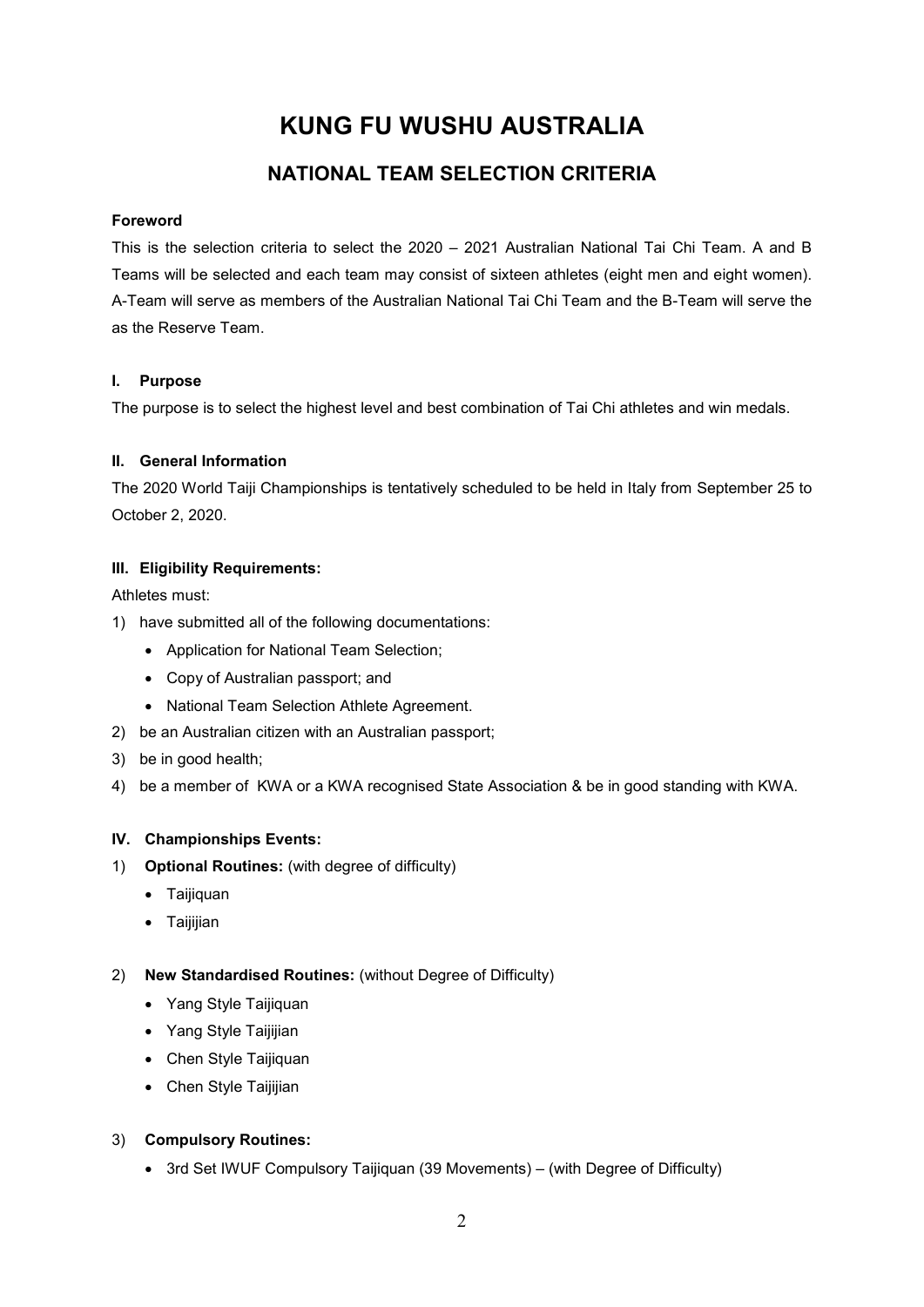- 3rd Set IWUF Compulsory Taijijian (36 Movements) (with Degree of Difficulty)
- Yang Style Taijiquan (40 Movements)
- Chen Style Taijiquan (56 Movements)
- Wu (Family) Style Taijiquan (45 Movements)
- Wu (Hao) Style Taijiquan (46 Movements)
- Sun Style Taijiquan (73 Movements)
- 42 Movements Taijiquan
- 42 Movements Taijijian
- Simplified 24 Movements Taijiquan (Group A Age Group Only)
- Simplified 32 Movements Taijijian (Group A Age Group Only)

### **V. Demonstration Events:**

### 1) **Compulsory Routines:**

- Simplified 24 Movements Taijiquan (Group B and Group C Age Group Only)
- Simplified 32 Movements Taijijian (Group B and Group C Age Group Only)
- 42 Movements Taijiquan
- 42 Movements Taijijian

### 2) **Traditional Routines:**

- Yang Style Taijiquan
- Chen Style Taijiquan
- Wu (Family) Style Taijiquan
- Wu (Hao) Style Taijiquan
- Sun Style Taijiquan
- Yang Style Taijijian
- Chen Style Taijijian
- Wu (Family) Style Taijijian
- Wu (Hao) Style Taijijian
- Sun Style Taijijian

## **VI. Age Group: (based on person's age on 1st January 2020)**

### **1) Championship Events:**

- Group A:  $14 17$  years old
- Group B: 18 years and above

### **2) Demonstration Events:**

- Group A:  $14 17$  years old
- Group B: 18 39 years old
- Group C:  $40 65$  years old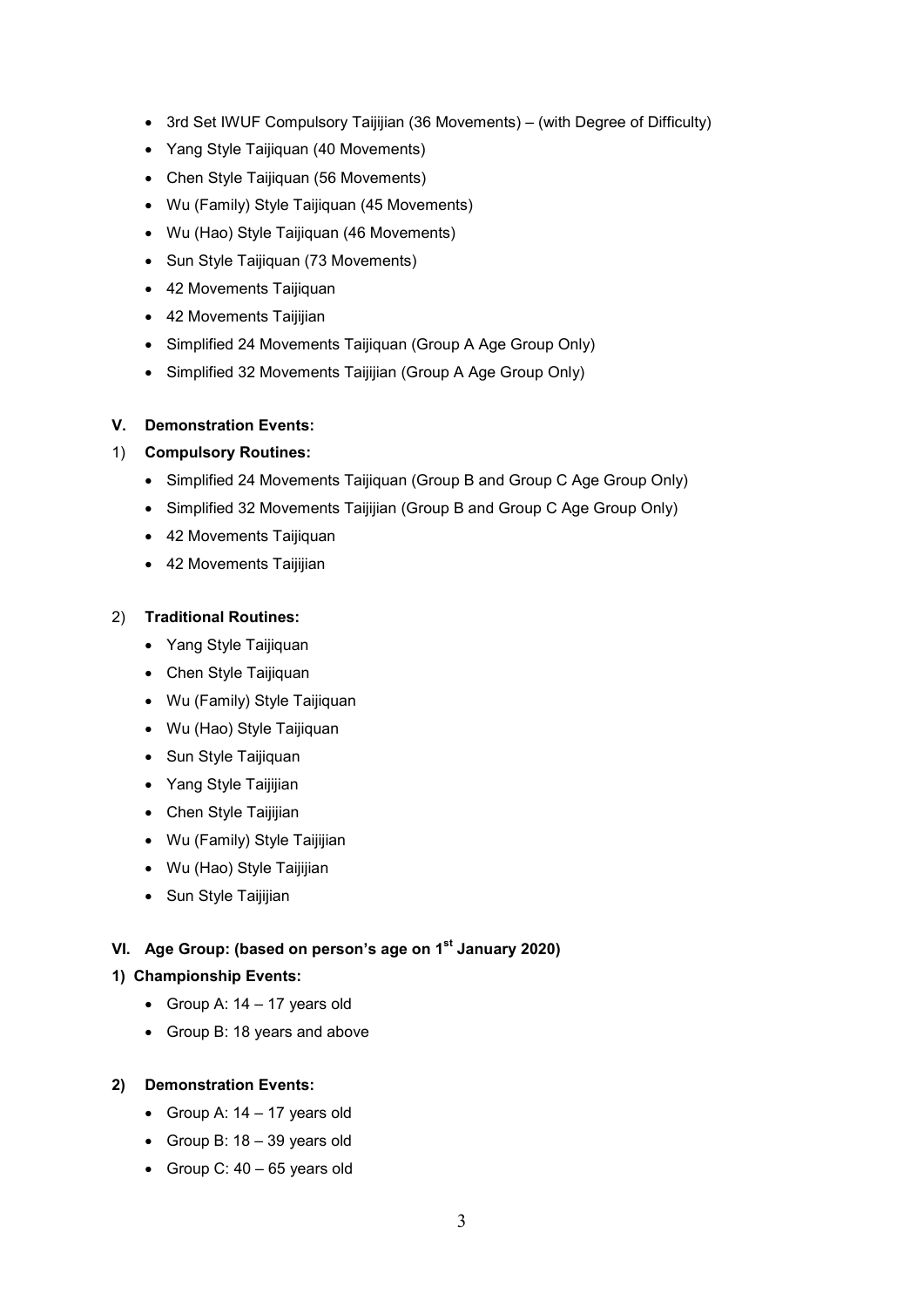#### **VII. Other Information:**

- Athletes can only only register for Championships Events OR Demonstration Events. Not both.
- Athletes can only enter at the most three (3) events.

#### **VIII. Selection Method**

A national team athlete applicant who meets the eligibility requirement shall be evaluated by a Selection Panel. In making these assessments, the Selection Panel shall consider the following:

- (a) Previous national team position with top ten international results in the last two years prior to the World Taiji Championships.
- (b) Past competition results from KWA sanctioned national and state events held in the last two years prior to the World Taiji Championships, with a particular emphasis on the score achieved.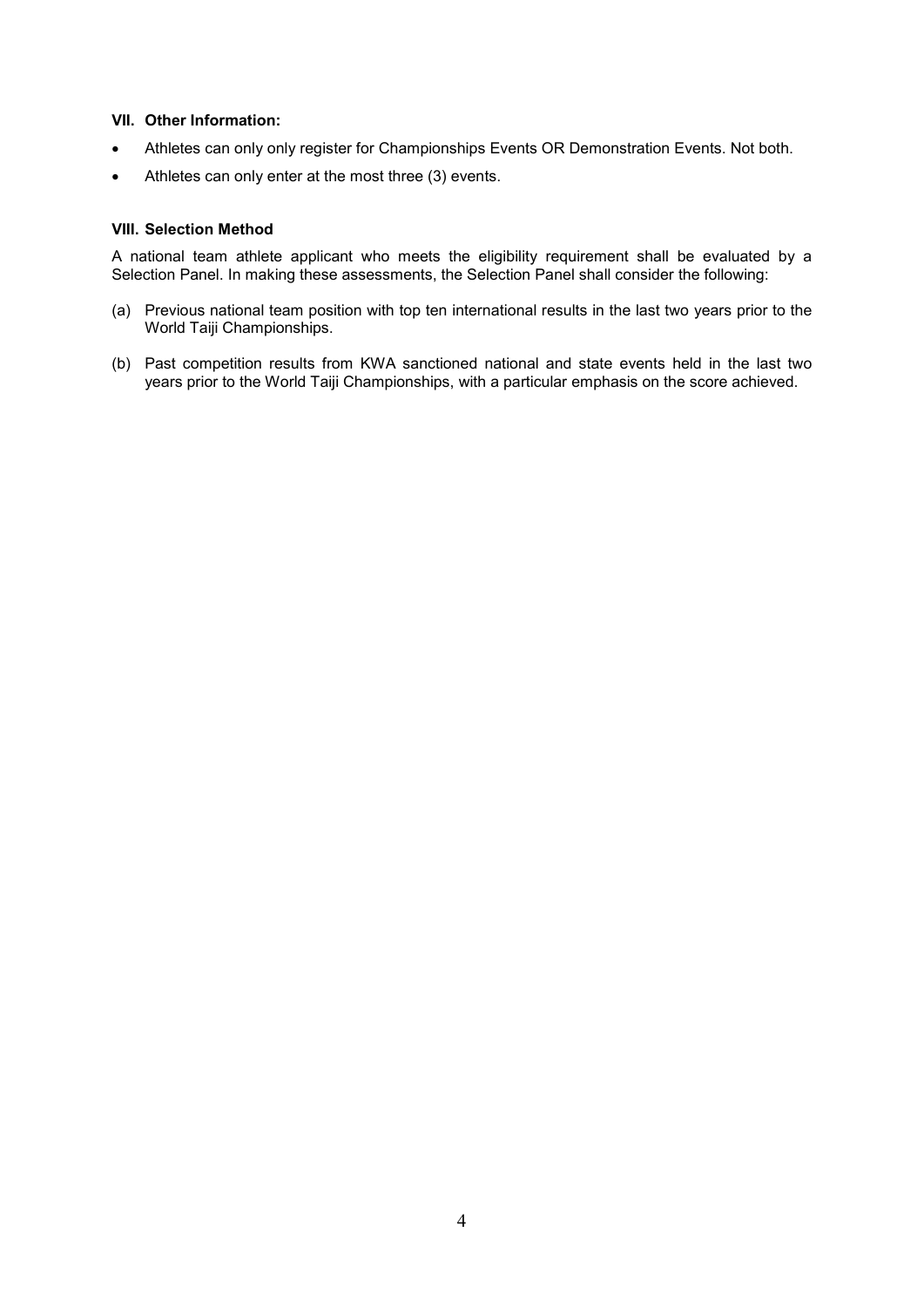## **NATIONAL TEAM SELECTION ATHLETE AGREEMENT CHINESE MARTIALS ARTS IS DANGEROUS AND CAN CAUSE SERIOUS INJURIES**

I,FFFFFFFFFFFFFFFFFFFF.FFFF.FFFFFFFFFFFFF(*full name*) do a) hereby acknowledge my application to the position of athlete in the Kung Fu Wushu Australia (herein called as "KWA") National Team (herein called as "the team").

- b) acknowledge that I have read and understood the eligibility criteria and documentation requirements and my application will only be accepted if I meet the eligibility criteria and submit all documentation requirements by the due date;
- c) agree to have read and to abide by KWA's National Team Selection Policy, National Team Athlete Code of Conduct and the IWUF International Competition Rules and Regulations;
- d) acknowledge that the KWA National Team Selection Policy and Anti-Doping Policy can be accessed on the official KWA website (www.kungfuwushuaustralia.com) and that I have read and understood both policies and I agree to abide by it;
- e) agree to cover all costs associated with my participation in the team including but not limited to airfares, accommodation, meals, travel insurance, competition insurance, entry fees, uniform, training fees and any other costs as shall be associated with my role on the team. Estimated cost to be at least \$3,000 for each person per International Event and must be on hand at least two months before the International Event to pay for such expenses. I further understand that I will not be eligible to travel with the team nor compete in events if I have any monies outstanding on the date of departure of the team;
- f) agree that should I not be able to complete my obligations as an athlete, I will advise the Wushu Secretary-General, Team Head Coach and Team Manager as soon as is practicable, and cover any costs that may be associated with my withdrawal from the team;
- g) agree that I will not, independently of the KWA, sign sponsorship contracts which are directly associated with my position as an athlete without first advising the KWA and obtaining written permission from the KWA to do so;
- h) consent to the use of my image in media releases, television broadcasts and other publicity arranged by the KWA in relation to me being a team athlete;
- i) agree to maintain a level of fitness and competitive readiness and must immediately inform the Team Head Coach of any illness or injury that could reasonably impact on my ability to compete to the maximum of my ability when competing as a national team athlete;
- j) agree to obtain any insurance required by the KWA; and
- k) acknowledge the risk of catastrophic injury, paralysis, and even death as well as other damages and losses associated with participating martial arts tournaments. I further agree that KWA., and its sponsors, suppliers, employees, volunteers, agents, athletes, coaches, team managers, officials, and executive members shall not be liable for any loss or damage occurring as a result of my participation in martial arts tournaments.

Signed: FFFFFFFFFFFFFFFFFFFFFFFFF Date: FFFFFF.FFFF

Parent/Legal Guardian's Name (for all persons under 18 years old): ......................................................

Parent/Legal Guardian's Signature: .......................................................... Date: ................................. **An athlete may be removed from the National Team, if in the opinion of the KWA that the KWA National Team Selection Policy has not been observed or this Agreement has been breached.**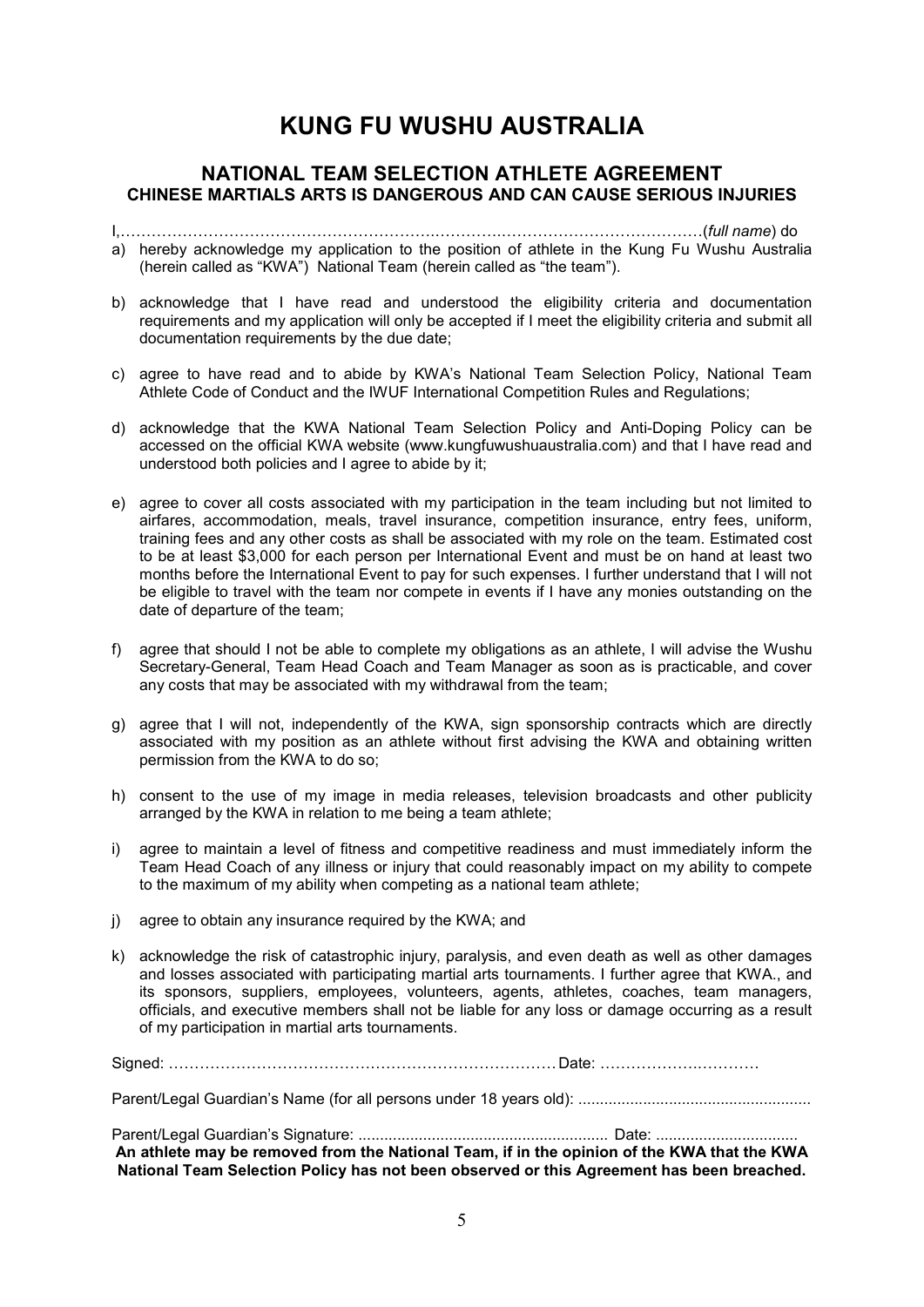## **NATIONAL TEAM ATHLETE CODE OF CONDUCT**

The National Team Athlete Code of Conduct sets out the minimum standard of behaviour which all athletes must abide whilst assembled, travelling or competing as part of the National Team.

- 1. Respect the rights, dignity and worth of athletes, coaches and team officials.
- 2. At all times be fair, considerate, honest, and courteous in all dealing with others and observe all local customs and laws.
- 3. Respect the talent, potential and development of fellow athletes and competitors.
- 4. Be professional in, and accept responsibility for your actions.
- 5. Refrain from any form of harassment and behave in a manner that will not cause offence to others.
- 6. Disclose to a team official any illness or injury that may adversely affect performance.
- 7. Show concern and caution towards others who may be sick or injured.
- 8. Behave in a mature, responsible and professional manner that does not bring the athlete, the sport of wushu, the National Team, the KWA or any of its sponsors into disrepute.
- 9. Behave in a manner which does not result in actions that could become dangerous to me or others.
- 10. Abide by the set curfew for evenings including bed time/lights out. Spending the night other than your designated room is prohibited at all times.
- 11. Not have any person in my room after curfew except as assigned by the Team Management.
- 12. Consumption of alcohol is not allowed from one day prior to travelling to the International Event and until the competition has finished.
- 13. Consumption or possession of tobacco products, illegal drugs or other intoxicants is prohibited at all times.
- 14. Operate within the rules of the sport of wushu.
- 15. Follow all directions at all times given by any team official and competition officials and to follow procedures established.
- 16. Abide by the rules and respect the decision of the KWA, team officials and competition officials, making all appeals through the formal process and respecting the final decision.
- 17. Attend all activities planned on the athletes' behalf including, but not limited to, media events, banquets, photo sessions, or parties.
- 18. Attend all team meetings and trainings promptly when required and be present at the competition venue at the designated time for all events and all pre-competition ceremonies.
- 19. Be neatly dressed in team uniforms throughout the competition.
- 20. At all times maintain an appropriate professional relationship with all athletes, team officials and competition officials.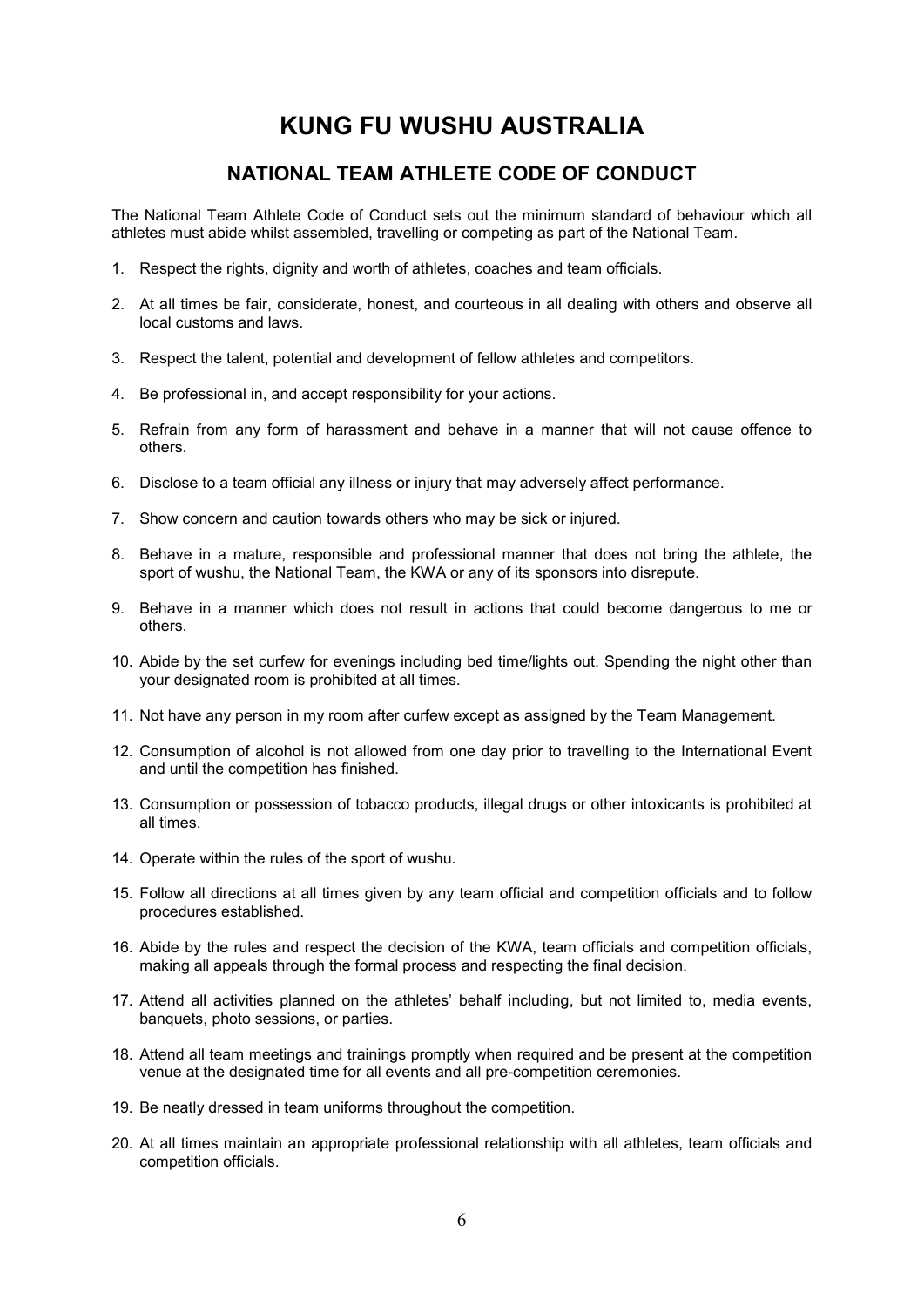## **SELECTION CRITERIA FOR NATIONAL TEAM OFFICIALS**

### **I. General information**

- a) No one person can have more than one official position in the National Team unless there are insufficient officials.
- b) No one person can be both a Team Official and Team Athlete unless there are insufficient officials.
- c) Candidates who occupy any current KWA National Committee position either elected or appointed shall only be considered if there is a lack of alternative candidates.
- d) Candidates shall not occupy any current position of responsibility with the IWUF or that of any other body which hosts the International Event, which may conflict with their abilities to fully carry the duties of a National Team Official unless there are insufficient officials.
- e) There is no right of appeal against any decision made by KWA.

### **II. Eligibility Criteria**

All candidates must:

- a) have submitted all of the following documentations:
	- i. Application for National Team Officials Selection;
	- ii. Copy of current passport; and
	- iii. National Team Selection Officials Agreement.
- b) be in good health;
- c) be a member of a KWA recognised State Association and be in good standing with KWA;

### **III. Selection Criteria for National Team Assistant Coach**

- a) be NCAS accredited or an international coach who has produced IWuF world championships results;
- b) have experience of coaching elite level athletes;
- c) have a relevant tertiary qualification (preferably a high performance coaching qualification) or an equivalent combination of training and experience;
- d) have the ability to supervise, plan, initiating, co-ordinating and conducting of suitable training programs;
- e) have an extensive working knowledge of technical wushu requirements;
- f) have an extensive working knowledge of current rules and regulations of the sport of wushu;
- g) have a high level of communication and interpersonal skills both for dealing with the athletes, coaches, team officials, competition officials and the IWUF officials; and
- h) have proven capacity to relate appropriately with athletes.

### **IV. Selection Criteria for National Team Manager**

a) have an understanding of the requirements of elite wushu athletes;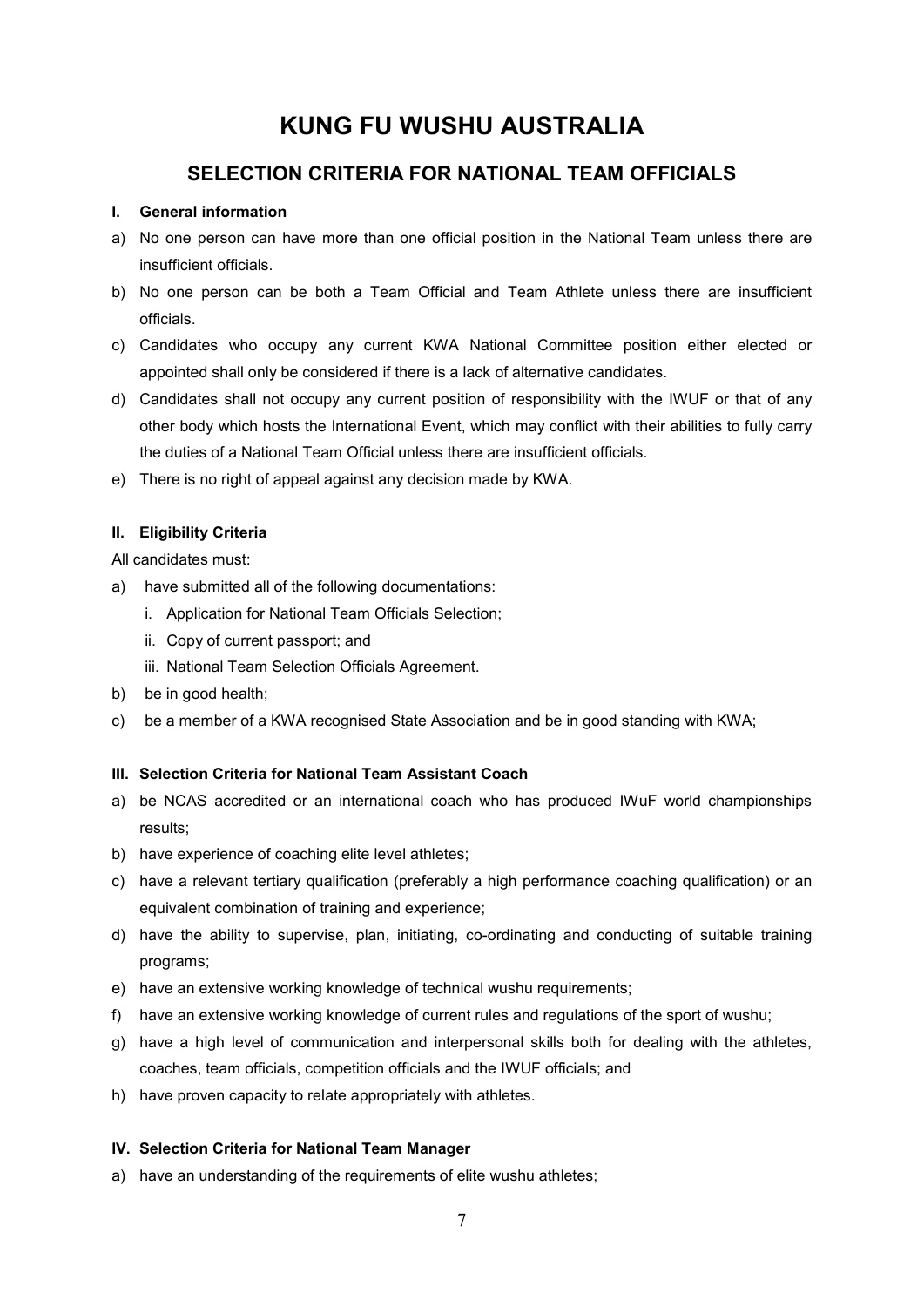- b) have demonstrated a high level organisational, communication and interpersonal skills;
- c) have the ability to manage and coordinate a team of athletes;
- d) have the ability to work in partnership with the National Team Head Coach and National Team Assistant Coach; and
- e) have proven capacity to relate appropriately with athletes.

### **V. Selection Criteria for Team Medical Officer**

- a) have a medical or first aid qualification and
- b) preferably have an extensive knowledge in the field of sports medicine.

#### **VI. Selection Criteria for Wushu Judge**

- a) be both an IWUF and NOAS accredited judge; and
- b) have judged at a 2018 or 2019 KWA State or National or Oceania Championships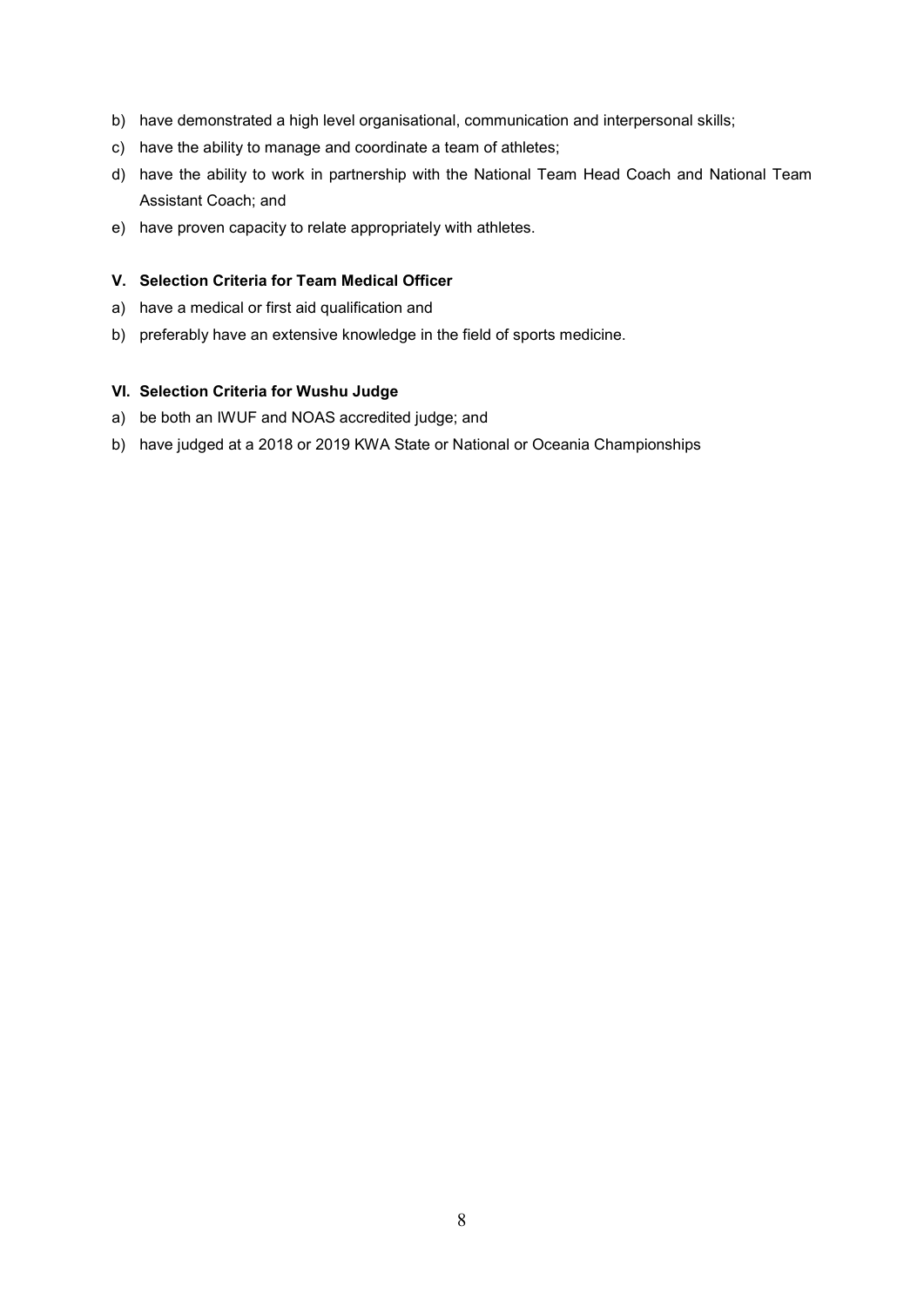## **NATIONAL TEAM SELECTION OFFICIALS AGREEMENT CHINESE MARTIALS ARTS IS DANGEROUS AND CAN CAUSE SERIOUS INJURIES**

I,FFFFFFFFFFFFFFFFFF.FFFF.FFFFFFFFFFFFFF(*full name*) do

- a) hereby acknowledge my application to the position of team official in the Kung Fu Wushu Australia (herein called as "KWA") National Team (herein called as "the team").
- b) acknowledge that I have read and understood the eligibility criteria and documentation requirements and my application will only be accepted if I meet the eligibility criteria and submit all documentation requirements by the due date;
- c) agree to have read and to abide by KWA's National Team Selection Policy, National Team Officials Code of Conduct and the IWUF International Competition Rules and Regulations;
- d) acknowledge that the KWA National Team Selection Policy and Anti-Doping Policy can be accessed on the official KWA website (www.kungfuwushuaustralia.com) and that I have read and understood both policies and I agree to abide by it;
- e) agree to cover all costs associated with my participation in the team including but not limited to airfares, accommodation, meals, travel insurance, competition insurance, entry fees, uniform, training fees and any other costs as shall be associated with my role on the team. Estimated cost to be at least \$3,000 for each person per International Event and must be on hand at least two months before the International Event to pay for such expenses. I further understand that I will not be eligible to travel with the team nor compete in events if I have any monies outstanding on the date of departure of the team;
- f) agree that should I not be able to complete my obligations as an official due to any illness or injury or personal matters that could reasonably impact on my ability to perform as an official, I will advise the Wushu Secretary-General, Team Head Coach and Team Manager as soon as is practicable, and cover any costs that may be associated with my withdrawal from the team;
- g) consent to the use of my image in media releases, television broadcasts and other publicity arranged by the KWA in relation to me being a team athlete;
- h) agree to maintain a level of fitness and competitive readiness and must immediately inform the Team Head Coach of any illness or injury that could reasonably impact on my ability to compete to the maximum of my ability when competing as a national team athlete;
- i) agree to obtain any insurance required the KWA; and
- j) agree that KWA, and its sponsors, suppliers, employees, volunteers, agents, athletes, coaches, team managers, officials, and executive members shall not be liable for any loss or damage occurring as a result of my participation in martial arts tournaments.

Signed: FFFFFFFFFFFFFFFFFFFFFFFFF Date: FFFFFF.FFFF

**An official may be removed from the National Team, if in the opinion of the KWA that the KWA National Team Selection Policy has not been observed or this Agreement has been breached.**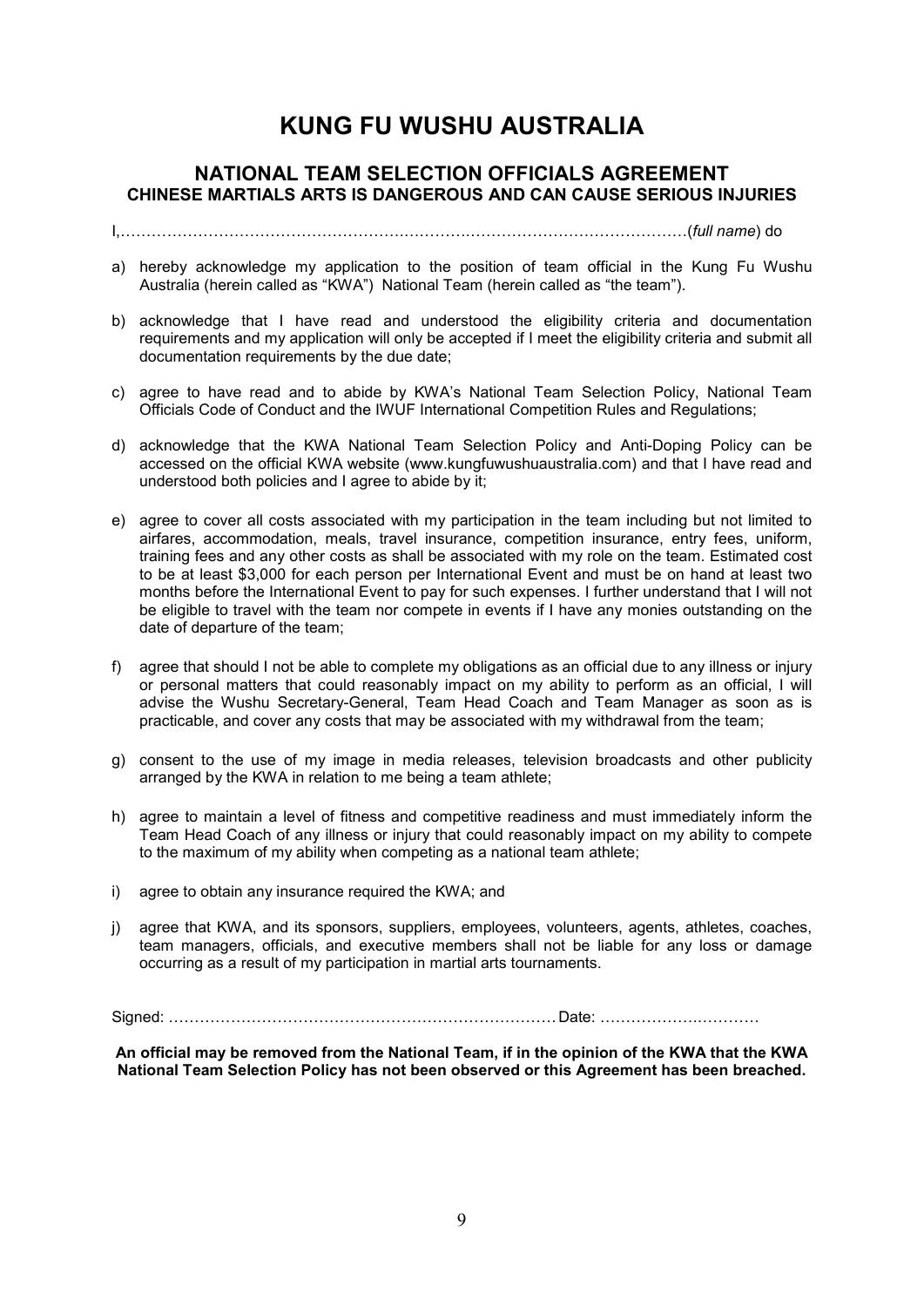## **NATIONAL TEAM OFFICIALS CODE OF CONDUCT**

The National Team Officials Code of Conduct sets out the minimum standard of behaviour which all officials must abide whilst assembled or travelling as part of the National Team.

- 1. Respect the rights, dignity and worth of athletes, coaches and team officials.
- 2. At all times be fair, considerate, honest, and courteous in all dealing with others and observe all local customs and laws.
- 3. Be professional in, and accept responsibility for your actions.
- 4. Refrain from any form harassment and behave in a manner that will not cause offence to others.
- 5. Show concern and caution towards others who may be sick or injured and place the safety and welfare of the participants above all else.
- 6. Behave in a mature, responsible and professional manner that does not bring the official, the sport of wushu, the National Team, the KWA or any of its sponsors into disrepute.
- 7. Behave in a manner which does not result in actions that could become dangerous to myself or others.
- 8. Consumption of alcohol should not be excessive and cannot be affected by alcohol during training or competition.
- 9. Consumption or possession of illegal drugs or other intoxicants is prohibited at all times.
- 10. Consumption or possession of tobacco products is prohibited during training or at competition environments.
- 11. Maintain strict impartiality and avoid any situation which may lead to a conflict of interest.
- 12. Operate within the rules of the sport of wushu.
- 13. Cooperate with the KWA, team officials and competition officials and to follow procedures established.
- 14. Abide by the rules and respect the decision of the KWA, team officials and competition officials, making all appeals through the formal process and respecting the final decision.
- 15. Attend all activities planned on the officials' behalf including, but not limited to, media events, banquets, photo sessions, or parties.
- 16. Attend all team meetings promptly when required and be present at the competition venue at the designated time for all events and all pre-competition ceremonies.
- 17. Be neatly dressed in team uniforms throughout the competition.
- 18. At all times maintain an appropriate professional relationship with all athletes, team officials and competition officials.
- 19. Avoid unaccompanied and unobserved activities with persons under 18 years of age, wherever possible and
- 20. Provide chaperones for junior athletes at all times during the competition. Team officials shall accompany the junior athletes to all scheduled functions.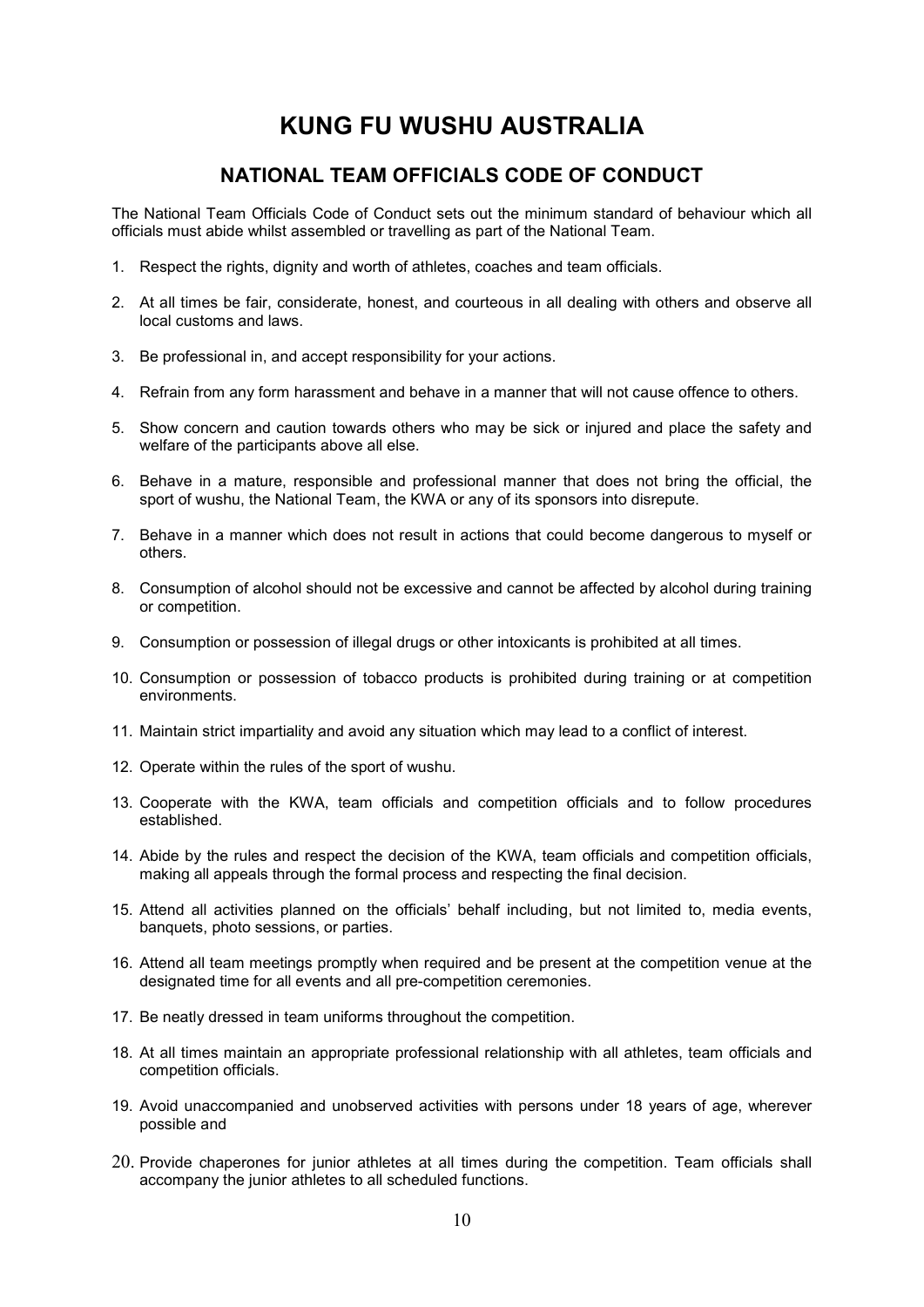## **SELECTION CRITERIA FOR NATIONAL TEAM OBSERVERS**

## **I. Eligibility Criteria**

All candidates must:

- a) have submitted all of the following documentations:
	- i. Application for National Team Observer Selection;
	- ii. Copy of current passport; and
	- iii. National Team Selection Observer Agreement.
- b) be in good health;
- c) have no issues with KWA that may include but are not limited to issues that may distract or disrupt the National Team;
- d) be a member of a KWA recognised State Association and be in good standing with KWA; and
- e) have not had a confirmed negative incident reported against the candidate in prior International events.

## **II. Selection Criteria**

- a) have no issues with KWA that may include but are not limited to issues that may distract or disrupt the National Team;
- b) have not had a confirmed negative incident reported against the candidate in prior International events.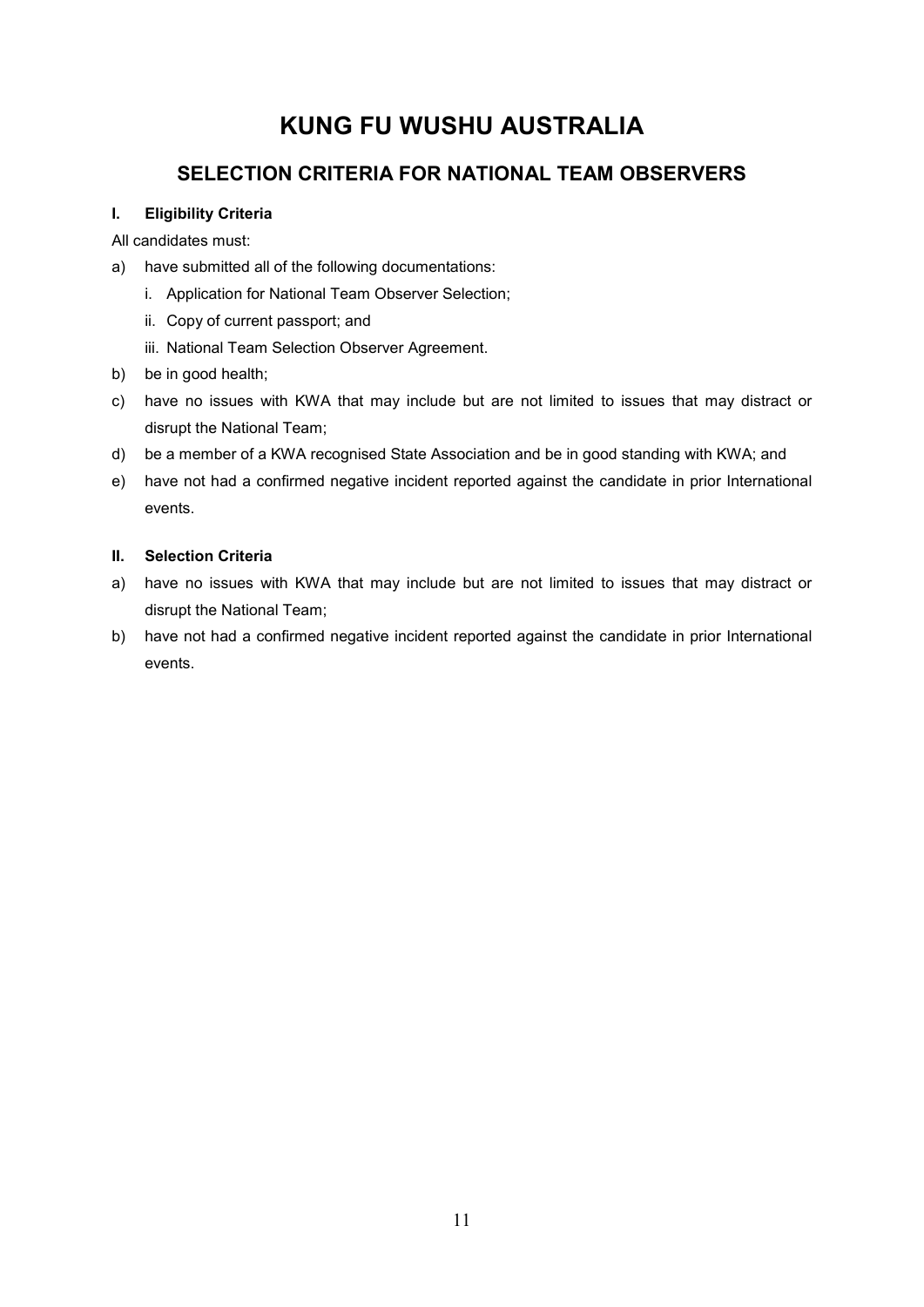## **NATIONAL TEAM OBSERVER AGREEMENT**

I,FFFFFFFFFFFFFFFFFFFF.FFFF.FFFFFFFFFFFFFF(*full name*) do

- a) hereby acknowledge my application to the position of team official in the Kung Fu Wushu Australia (herein called as "KWA") National Team (herein called as "the team").
- b) agree to have read and to abide by the KWA National Team Selection Policy and National Team Observer Code of Conduct;
- c) agree to cover all costs associated with my participation in the team including but not limited to airfares, accommodation, meals, travel insurance, competition insurance, entry fees, uniform, training fees and any other costs as shall be associated with my role on the team. Estimated cost to be at least \$3,000 for each person per International Event and must be on hand at least two months before the International Event to pay for such expenses. I further understand that I will not be eligible to travel with the team nor compete in events if I have any monies outstanding on the date of departure of the team;
- d) agree that should I not be able to complete my obligations as an observer, I will advise the Wushu Secretary-General, Team Head Coach and Team Manager as soon as is practicable, and cover any costs that may be associated with my withdrawal;
- e) agree to immediately inform the KWA of any illness or injury that could reasonably distract members of the National Team from continuing to perform at a standard on which he or she was selected to the National Team;
- f) consent to the use of my image in media releases, television broadcasts and other publicity arranged by the KWA in relation to me being a team observer;
- g) agree to obtain any insurance required by the KWA; and
- h) agree that the Kung Fu Wushu Australia Limited., and its sponsors, suppliers, employees, volunteers, agents, athletes, coaches, team managers, officials, and executive members shall not be liable for any loss, damage or injuries occurring as a result of being a team observer.

**An observer may not accompany the National Team, if in the opinion of the KWA that the KWA National Team Selection Policy has not been observed or this Agreement has been breached.**